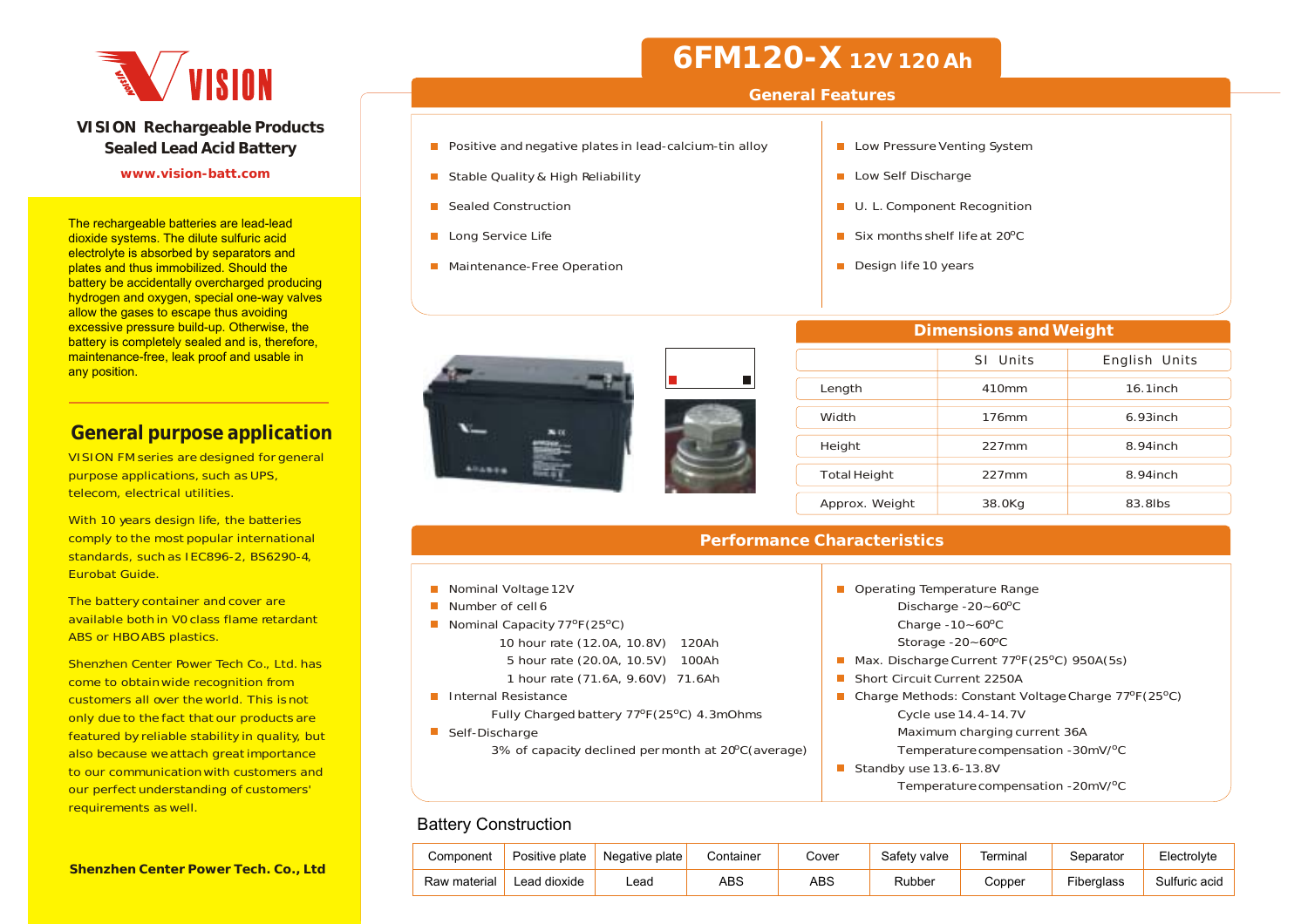

## **6FM120-X 12V 120Ah**

## **Discharge Data**

| Constant Current Discharge Data (Amperes at 25 °C) |                  |       |     |     |     |     |      |      |                                                                       |      |      |                |      |      |                  |      |      |      |      |      |      |      |                 |      |      |
|----------------------------------------------------|------------------|-------|-----|-----|-----|-----|------|------|-----------------------------------------------------------------------|------|------|----------------|------|------|------------------|------|------|------|------|------|------|------|-----------------|------|------|
| End Voltage<br>Per cell / V                        | 5 <sub>min</sub> | 10min |     |     |     |     |      |      | 15min   20min   25min   30min   35min   40min   45min   50min   55min |      |      | 1 <sup>h</sup> | 1.5h | 2h   | 2.5 <sub>h</sub> | 3h   | 4h   | 5h   | 6h   | 7h   | 8h   | 9h   | 10 <sub>h</sub> | 12h  | 24h  |
| 1.60                                               | 343              | 250   | 196 | 158 | 135 | 120 | 106  | 95.8 | 87.7                                                                  | 81.3 | 76.0 | 71.6           | 51.8 | 41.9 | 36.0             | 32.0 | 25.1 | 21.0 | 18.2 | 16.2 | 14.6 | 13.4 | 12.5            | 10.5 | 5.54 |
| 1.65                                               | 329              | 245   | 195 | 156 | 132 | 116 | 103  | 93.6 | 86.1                                                                  | 80.1 | 75.2 | 71.1           | 51.3 | 41.4 | 35.5             | 31.5 | 24.9 | 21.0 | 18.1 | 16.0 | 14.5 | 13.3 | 12.3            | 10.5 | 5.47 |
| 1.70                                               | 303              | 223   | 187 | 150 | 127 | 112 | 99.9 | 90.9 | 83.8                                                                  | 78.2 | 73.5 | 69.7           | 50.4 | 40.7 | 34.9             | 31.0 | 24.5 | 20.7 | 17.8 | 15.8 | 14.2 | 13.1 | 12.2            | 10.4 | 5.39 |
| 1.75                                               | 277              | 210   | 179 | 144 | 122 | 108 | 96.4 | 87.8 | 81.0                                                                  | 75.6 | 71.2 | 67.5           | 49.0 | 39.8 | 34.2             | 30.5 | 24.0 | 20.0 | 17.3 | 15.4 | 14.0 | 12.9 | 12.1            | 10.3 | 5.31 |
| 1.80                                               | 253              | 197   | 167 | 137 | 118 | 106 | 94.4 | 85.7 | 78.9                                                                  | 73.5 | 69.7 | 65.4           | 46.8 | 37.4 | 31.8             | 28.1 | 22.6 | 19.3 | 16.8 | 15.0 | 13.6 | 12.6 | 12.0            | 10.2 | 5.24 |
|                                                    |                  |       |     |     |     |     |      |      |                                                                       |      |      |                |      |      |                  |      |      |      |      |      |      |      |                 |      |      |

| Constant Power Discharge Data (Watts per cell at 25°C) |     |     |     |     |     |     |     |     |     |     |                                                                                                   |     |                  |                |                  |      |      |      |      |      |      |      |                 |      |            |
|--------------------------------------------------------|-----|-----|-----|-----|-----|-----|-----|-----|-----|-----|---------------------------------------------------------------------------------------------------|-----|------------------|----------------|------------------|------|------|------|------|------|------|------|-----------------|------|------------|
| <b>End Voltage</b><br>Per cell / V                     |     |     |     |     |     |     |     |     |     |     | 50 omin   10 omin   15 omin   20 omin   25 omin   30 omin   35 omin   40 omin   50 omin   55 omin | 1h  | 1.5 <sub>h</sub> | 2 <sub>h</sub> | 2.5 <sub>h</sub> | 3h   | 4h   | 5h   | 6h   | 7h   | 8h   | 9h   | 10 <sub>h</sub> | 12h  | <b>24h</b> |
| 1.60                                                   | 603 | 449 | 370 | 299 | 256 | 227 | 204 | 186 | 172 | 160 | 149                                                                                               | 141 | 100              | 79.6           | 67.3             | 59.2 | 46.9 | 39.5 | 34.1 | 30.3 | 27.4 | 25.1 | 23.3            | 21.0 | 11.0       |
| 1.65                                                   | 567 | 426 | 358 | 289 | 248 | 220 | 199 | 183 | 171 | 158 | 147                                                                                               | 137 | 97.0             | 76.8           | 64.7             | 56.6 | 45.5 | 38.9 | 33.7 | 29.9 | 27.1 | 24.9 | 23.2            | 20.1 | 10.8       |
| 1.70                                                   | 530 | 404 | 346 | 280 | 240 | 213 | 189 | 171 | 157 | 147 | 138                                                                                               | 131 | 93.0             | 74.0           | 62.6             | 55.0 | 44.6 | 38.3 | 33.2 | 29.6 | 26.8 | 24.7 | 23.0            | 19.7 | 10.6       |
| 1.75                                                   | 494 | 383 | 334 | 270 | 232 | 206 | 184 | 167 | 154 | 143 | 135                                                                                               | 128 | 91.0             | 72.6           | 61.5             | 54.1 | 43.7 | 37.4 | 32.5 | 29.1 | 26.5 | 24.4 | 22.8            | 19.3 | 10.4       |
| 1.80                                                   | 466 | 358 | 310 | 254 | 221 | 199 | 178 | 162 | 150 | 140 | 131                                                                                               | 124 | 88.6             | 70.8           | 60.1             | 53.0 | 43.0 | 37.0 | 32.1 | 28.6 | 26.0 | 23.9 | 22.3            | 19.0 | 10.2       |

(Note)The above characteristics data are average values obtained within three charge/discharge cycles not the mimimum values.









Center Power Industrial Park, Tongfu Industrial District Dapeng Town, 518120 Shenzhen, China Tel: 86 755 8431 8088 Fax: 86 755 8431 8038 E-mail: sales@vision-batt.com Website: http://www.vision-batt.com